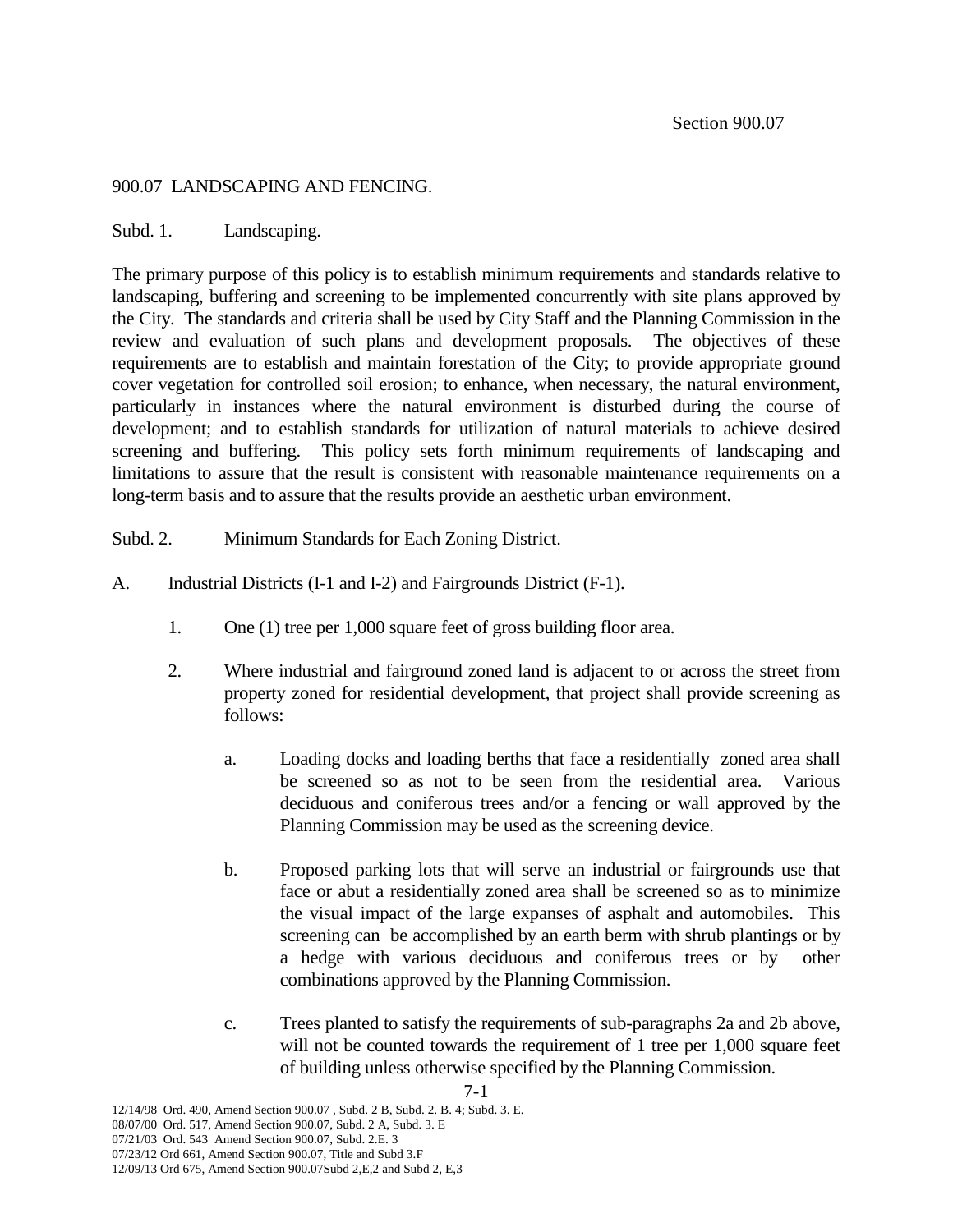- 3. All trash and trash handling equipment be stored within the principal structure, in an attached structure accessible from within the principal structure, or totally screened from eye-level view from public streets and adjacent residential properties. If accessory structures are proposed, they shall be constructed of the same building material as the principal structures.
- 4. Light from automobile headlights and other sources shall be screened whenever it may be directed onto adjacent residential windows.
- B. B-1 (Highway Business District) and B-4 (Health Care Business District), and P (Public District).
	- 1. One (1) tree for every one thousand (1,000) square feet of total building floor area or one (1) tree for every fifty (50) feet of site perimeter, whichever is greater.
	- 2. The light from automobile headlights and other sources shall be screened whenever it may be directed onto adjacent residential windows.
	- 3. Loading docks and loading berths that face a residentially zoned area shall be screened so as not to be seen from the residential area. Various deciduous and coniferous trees and/or a fencing or wall approved by the Planning Commission may be used as the screening device.
	- 4. Parking lots that serve a highway business use or health care use or public district that face or abut a residentially zoned area shall be screened so as to minimize the visual impact of the large expanses of asphalt and automobiles. This screening can be accomplished by an earth berm with shrub plantings or by a hedge with various deciduous and coniferous trees or by other combinations approved by the Planning Commission.
	- 5. Trees planted to satisfy the requirements of sub-paragraphs 2), 3) or 4) above, will not be counted towards the requirement of 1 tree per 1,000 square feet of building or one (1) tree per 50 feet of site perimeter unless otherwise specified by the Planning Commission.
	- 6. All trash and trash handling equipment shall be stored within the principal structure, within an attached structure accessible from within the principal structure, or totally screened from eye-level view from public streets and adjacent residential properties. If accessory structures are proposed, they shall be constructed of the same building material as the principal structure.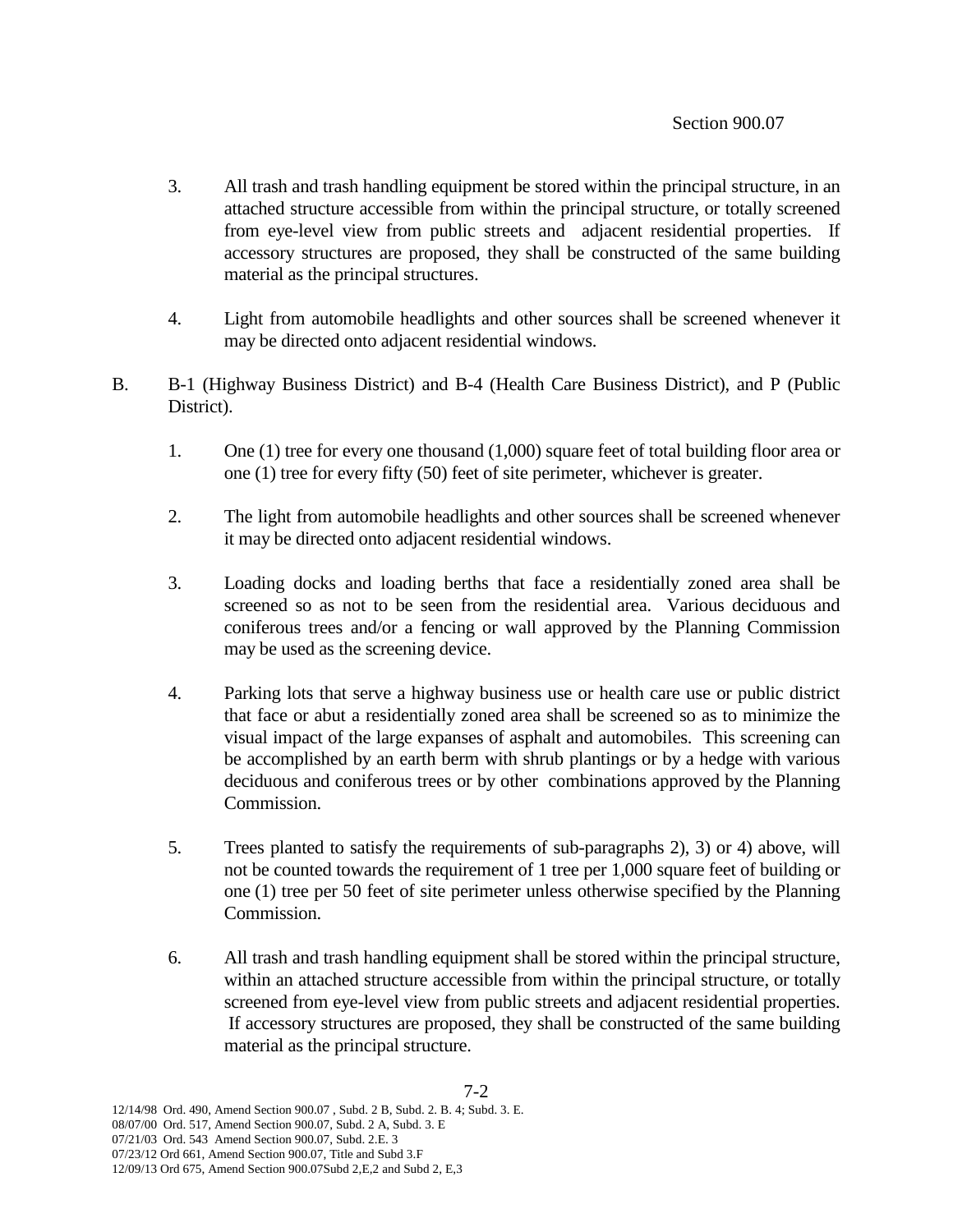- 7. Additional plantings shall be required for properties fronting State Highway #5. The following will be required for every 40' of frontage along Highway #5:
	- a. One (1) three inch (3") minimum deciduous tree.

## Or

One (1) eight foot (8') minimum coniferous tree

- C. B-2 General Business District and B-3 Central Business District.
	- 1. One (1) tree for every one thousand (1,000 sq. ft.) of total building area. If landscaping can not be accommodated on site the City Council will require the plantings to be placed in a City Park or City right-of-way. Placement of such landscaping shall be approved by the City Council.
	- 2. Any off-street parking areas that serve downtown business district establishments and face or abut a residentially zoned area shall be screened so as to minimize the visual impact of large expanses of asphalt and automobiles. This screening can be accomplished by an earth berm with shrub plantings or by a hedge with various deciduous and coniferous trees or by other combinations approved by the Planning Commission.
	- 3. Loading docks and loading berths that face a residentially zoned area shall be screened so as not to be seen from the residential area. Various deciduous and coniferous trees and/or a fencing or wall approved by the Planning Commission may be used as the screening device.
	- 4. All trash and trash handling equipment shall be stored within the principal structure, within an attached structure accessible from within the principal structure, or totally screened from eye-level view from public streets and adjacent residential properties. If accessory structures are proposed, they shall be constructed of the same building material as the principal structure.
	- 5. Light from automobile headlights and other sources shall be screened whenever it may be directed onto adjacent residential windows.
- D. R-1 Single Family Residential R-4 Mixed Residential District R-2 Single Family Residential R-5 High Density Residential R-3 Medium Density Residential PUD Planned Unit Development

7-3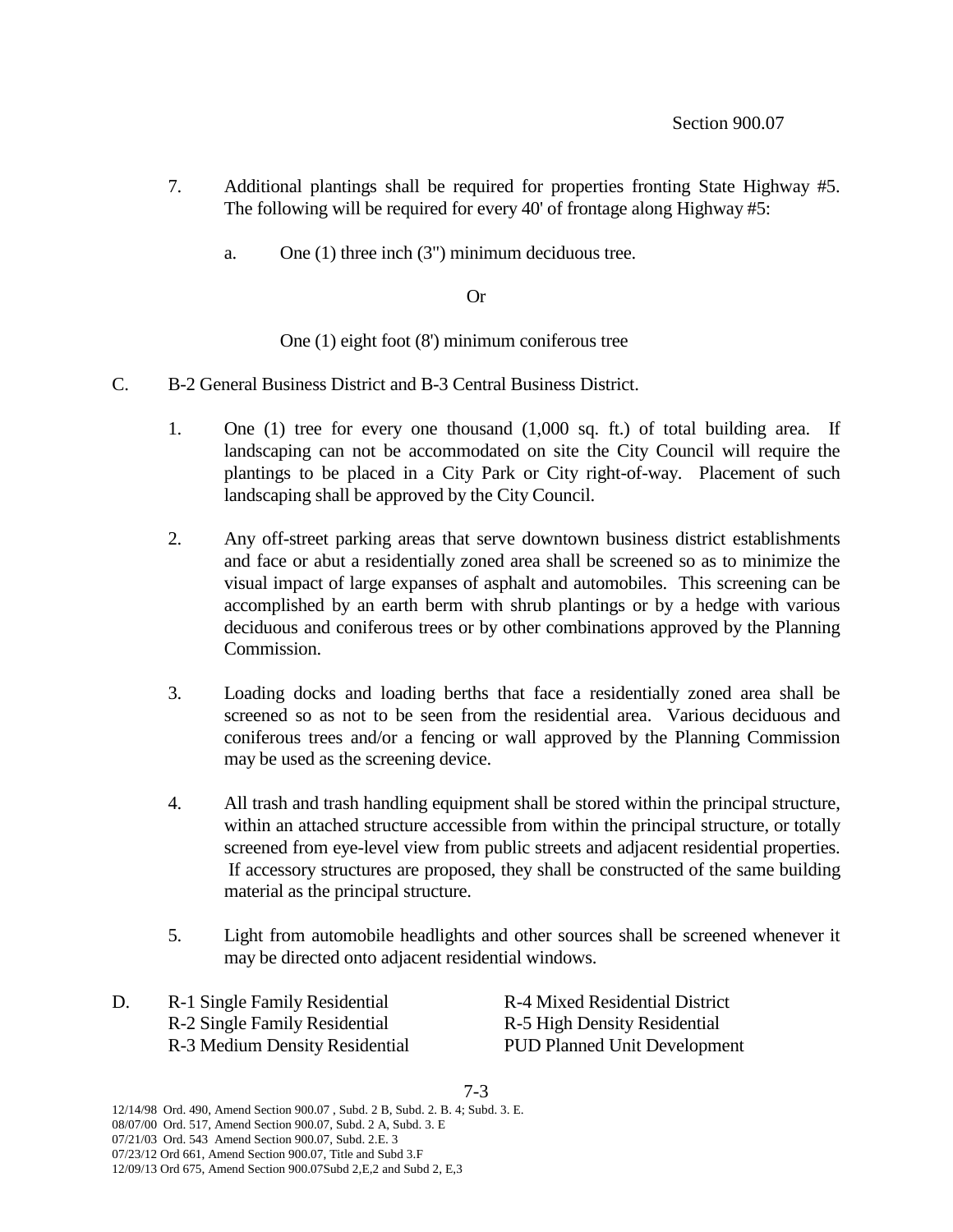- 1. A planting strip and/or earth berm, not exceeding a slope of 3:1, shall be placed in all newly platted residential developments that abut an arterial road as identified in the City's Comprehensive Plan.
- 2. In the R-1, R-2 and R-4 districts each newly platted lot shall have two (2) trees.
- 3. Landscaping for PUD districts shall follow the respective land-use guidelines. In other words, if the PUD contains uses consistent with R-1, R-2 or R-4 uses, the landscaping requirements applicable to those districts shall apply to the PUD.
- 4. R-3 and R-5 districts shall have the equivalent of one (1) landscape planting for every two dwelling units on any given property.
- 5. Where any multiple-family use with more than four (4) parking spaces adjoins another residential use, the off-street parking for such use shall be screened from adjoining properties by a hedge or other various plantings as approved by the Planning Committee.
- 6. Lights from automobiles and parking lot lights shall be screened whenever it may be directed onto residential windows to the extent that it will cause an unreasonable disturbance.
- E. Landscape Requirements Applicable To All Districts.
	- 1. Unless otherwise directed by the Planning Commission, all plantings shall be placed on the private property on which the development is taking place.
	- 2. All areas not otherwise improved in accordance with approved site plans or subdivisions shall be sodded, seeded, or otherwise established with vegetation approved by the City, and maintained in accordance with this subdivision. All grass and vegetiative plantings shall occur over a minimum of six (6) inches of topsoil borrow meeting Minnesota Department of Trnasportation Specification 3877, Table 3877-1. 100% of the material including soil clumps must pass a 1" sieve. Prior to sod installation, all topsoil borrow material must be approved by the City. The grading shall consist of a uniform and smooth surface. Any sags or rises shall be corrected prior to the placement of sod or seed. Further, all grass and vegetative plantings shall be completed no later than six (6) months from the date of issuance of a Certificate of Occupancy. Grass shall be clean and free of noxious weeds and pests or diseases and shall be of a species normally grown as permanent lawns and suitable to this climate.

<sup>12/14/98</sup> Ord. 490, Amend Section 900.07 , Subd. 2 B, Subd. 2. B. 4; Subd. 3. E.

<sup>08/07/00</sup> Ord. 517, Amend Section 900.07, Subd. 2 A, Subd. 3. E

<sup>07/21/03</sup> Ord. 543 Amend Section 900.07, Subd. 2.E. 3

<sup>07/23/12</sup> Ord 661, Amend Section 900.07, Title and Subd 3.F

<sup>12/09/13</sup> Ord 675, Amend Section 900.07Subd 2,E,2 and Subd 2, E,3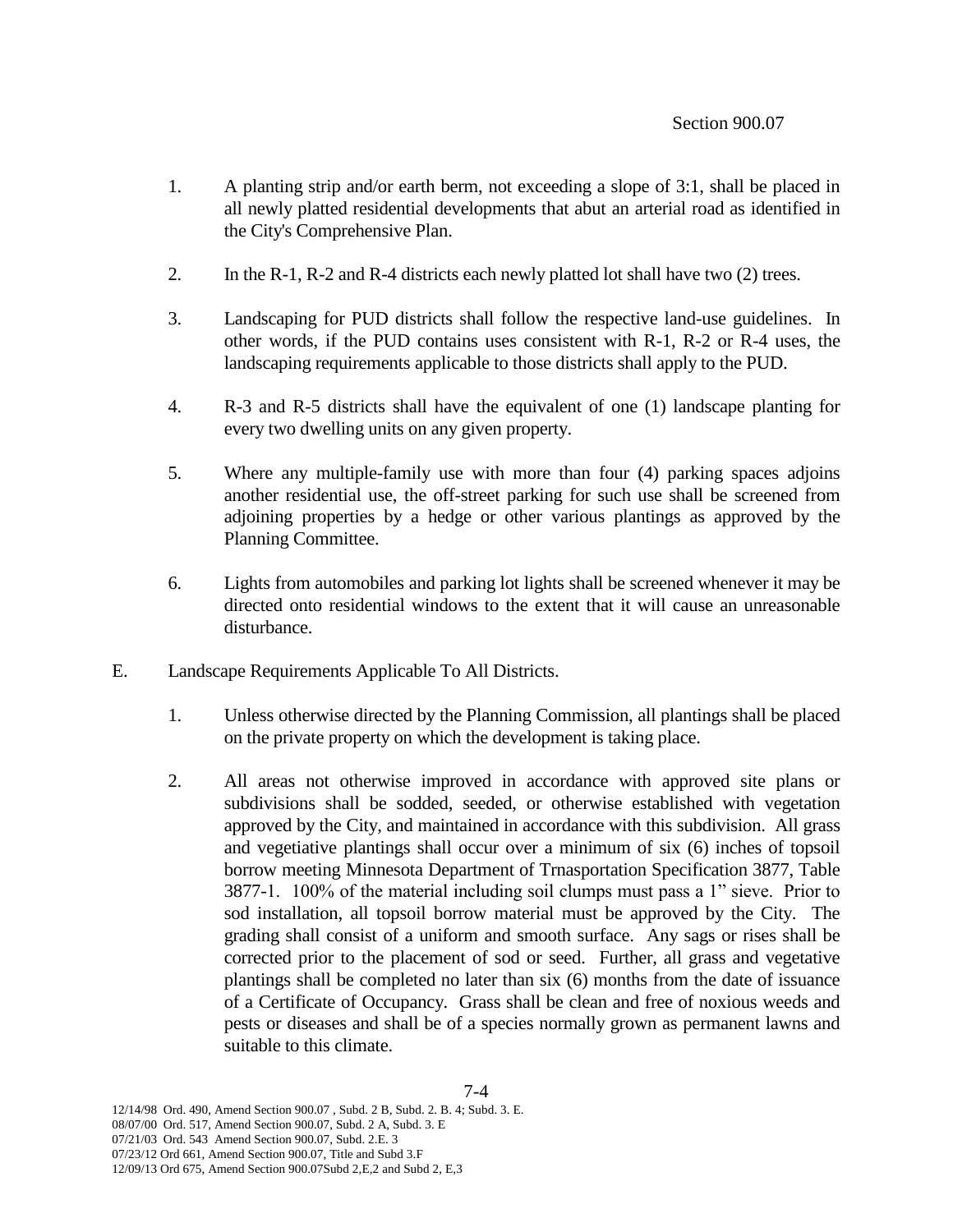- 3. All off-street parking areas over one hundred (100) stalls shall include unpaved, landscaped islands. Each landscaped island shall be 180 square feet in size (9' x 20') and shall be contained and bordered by a raised concrete curb that meets City Standards.
	- a. Landscaped islands shall be provided every two-hundred and twenty-five (225) feet or more of uninterrupted parking stalls.

# Or

One (1) landscape island per 16 stalls over 100 stalls.

- b. Plant materials shall be provided for in each landscaped island at the discretion of the Planning Commission.
- 4. The owner shall provide the City with cash, corporate surety bond, approved letter of credit or other surety satisfactory to the City to guaranty the proper installation and growth of the approved landscape plan. The performance bond shall be furnished by the developer prior to obtaining a building permit that is equal to the amount of the required landscaping to be installed. The performance bond shall be held by the City and must cover one full calendar year subsequent to the installation of said landscaping and must be conditioned upon complete and satisfactory implementation of the approved landscape plan.
- F. Minimum Size of Plantings
	- 1. Unless otherwise specified herein with respect to specific zoning districts, required trees shall be of the following minimum planting size:
		- a. Deciduous trees 2.5 inches in diameter as measured six inches above ground.
		- b. Coniferous trees 6 feet in height.
		- c. Major shrub/berm plantings 5 gallons.
	- 2. Evergreen shrubs used for screening purposes including those used in conjunction with berming shall be a minimum of 24 inches in height.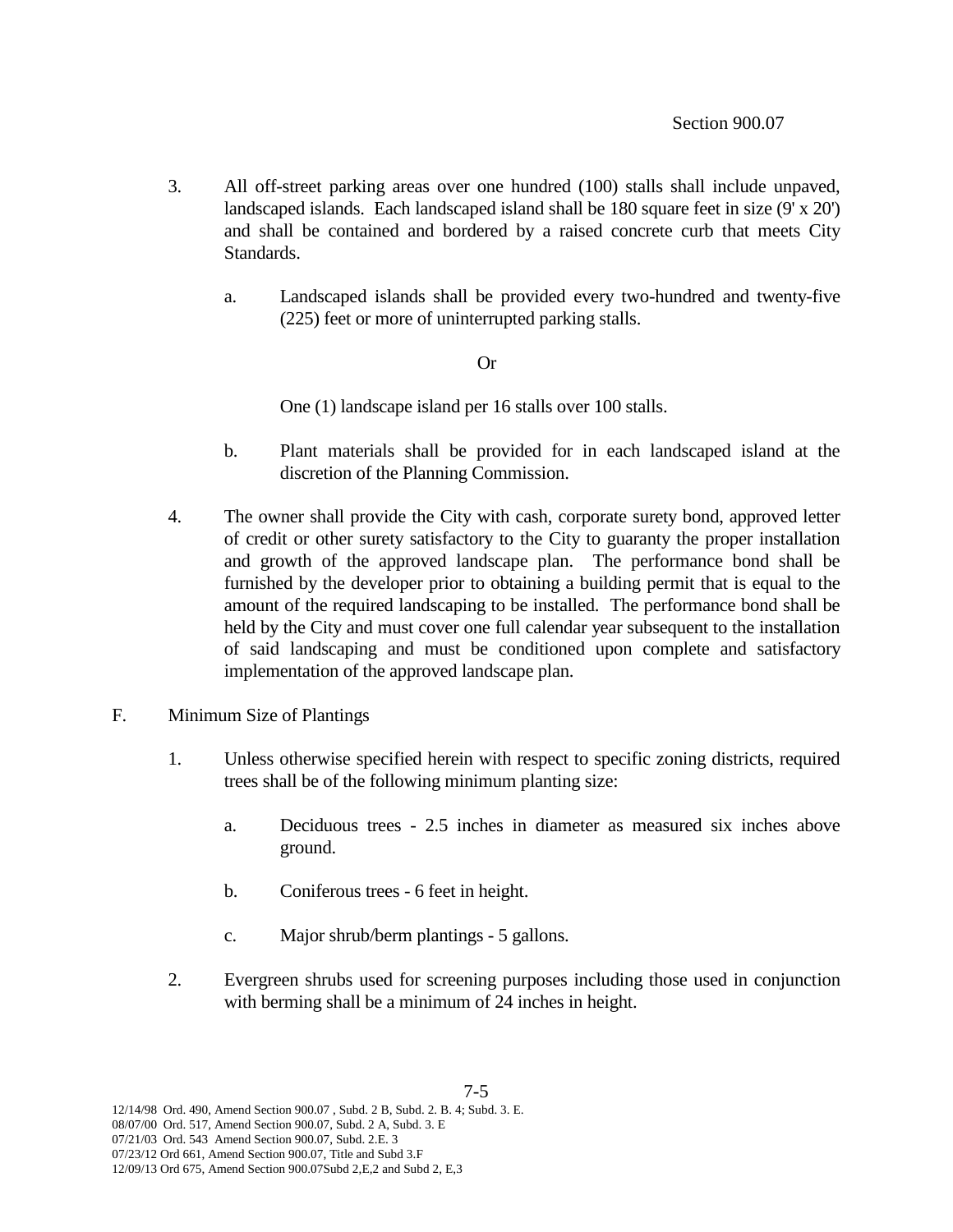# G. Species

- 1. All trees used in site developments shall be indigenous to the appropriate hardiness zone and physical characteristics of the site.
- 2. All deciduous trees proposed to satisfy the minimum requirements of this policy shall be long lived hardwood species.
- 3. The complement of trees fulfilling the requirements of this policy shall be not less than 25% deciduous and not less than 33% coniferous.

## H. Prohibited Species.

The following species shall not count towards meeting the requirements of this Ordinance:

| Genus   | <b>Species</b> | <b>Common Name</b>        |
|---------|----------------|---------------------------|
| Ginkgo  | <b>Biloba</b>  | Ginkgo                    |
| Acer    | Megundo        | Boxelder                  |
| Populus | Deltoides      | <b>Eastern Cottonwood</b> |
| Populus | Nigra Italica  | <b>Lombardy Popular</b>   |

## Subd. 3 Fencing

- A. Definition: For purposes of this subdivision, a fence is defined as any lineal structure, including walls, hedges, or similar barriers, used to prevent access by persons or animals or prevent visual or sound transference.
- B. Building Permit Required
	- 1. No fence, except temporary fencing, shall be constructed without a building permit. The application shall be accompanied by a plot plan clearly describing the type, location and method of anchoring the fence.
	- 2. Boundary line fences shall be located entirely upon the private property of the party constructing the fence unless the owner of the property of the adjoining property agrees, in writing, that such fence may be erected on the division line of the respective properties. The persons, firms, or corporations constructing or causing the construction of such fence shall be responsible for maintaining that part of their property between fence and property line. City staff will require any applicant for a fence permit to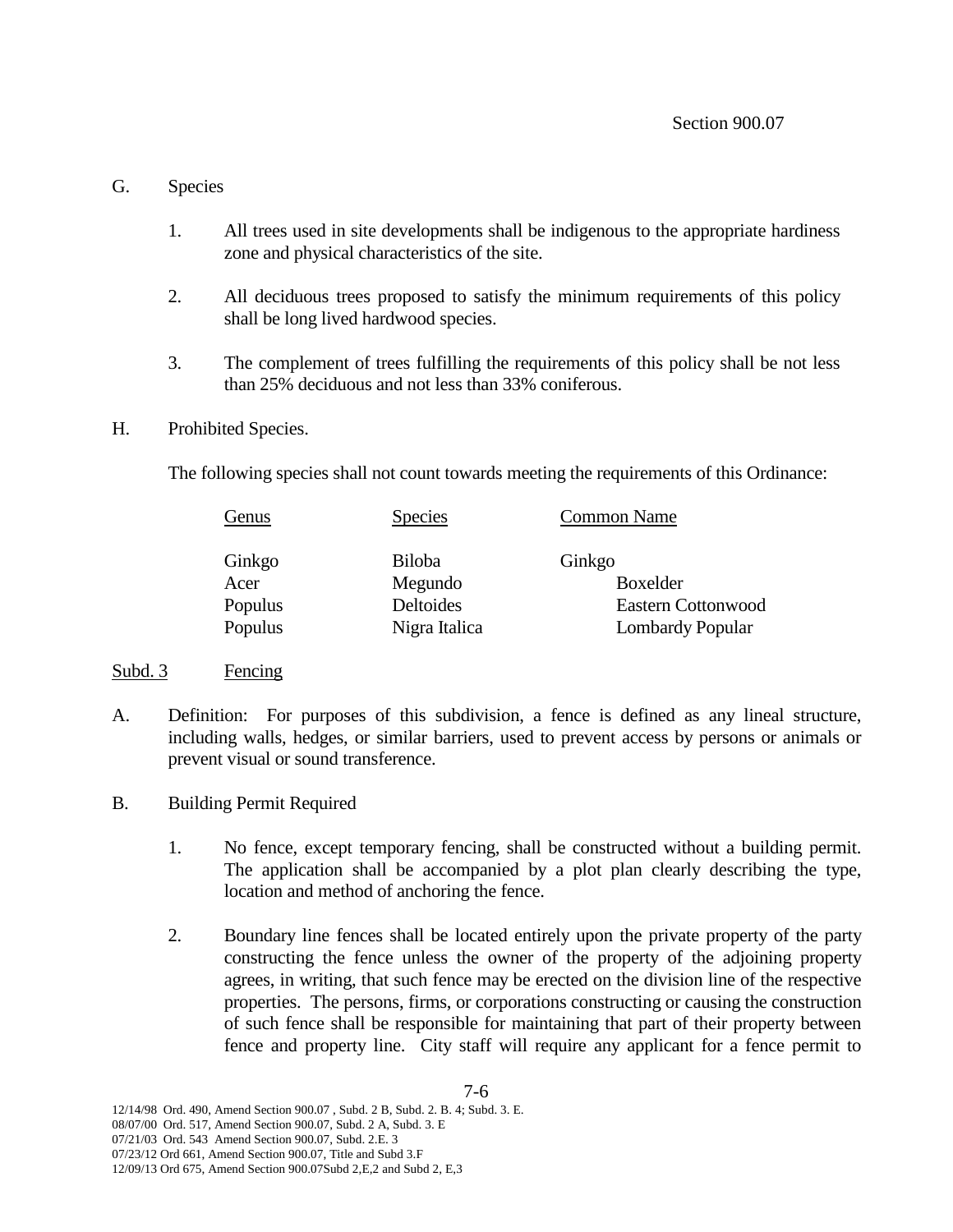establish the boundary lines of his property by a survey thereof to be made by any registered land surveyor or by showing the stake markers of the surveyed lot.

- C. Fencing in All Districts Shall Conform to the Following:
	- 1. Fences in all districts shall be maintained so that the exposed outer surface shall be uniformly painted or stained in a neat and aesthetically pleasing condition.
	- 2. No fence shall be permitted on a public right-of-way or boulevard area without special permission from the City Council.
	- 3. No fence shall be erected on a corner lot that will obstruct or impede the clear view of an intersection by approaching traffic.
	- 4. All snow-stop fencing may be used from November 1 to April 1. No permit shall be required for temporary fencing.
	- 5. Any fence which is dangerous to the public safety or general welfare and health is a public nuisance and the City may commence proceedings for the abatement thereof. Electric fences may not be used as boundary fences and such material as hog wire fencing, barbed wire fencing, or snow fencing will not be allowed as permanent fencing.
	- 6. The side of the fence considered to be the face (finished side as opposed to structural supports) shall face abutting property. Abutting property owners will be notified by constructor of fence five (5) calendar days before the building permit is issued.
- D. Fencing in Residential and Agricultural Districts (R-1, R-2, R-3, R-4, R-5, PD, and AG)
	- 1. A fence may be located along the rear lot line to a maximum height of six (6) feet and to a maximum of six (6) feet along the side lot lines up to the point where it is parallel with the front edge of the house. From this point forward to the right-of-way the height of the fence shall not exceed three (3) feet. Any fence that crosses the width of the front yard shall not exceed three (3) feet in height. A variance is needed for fences exceeding the above mentioned heights.
	- 2. Fences around dog kennels not exceeding fifty (50) square feet in size, fences around garbage cans, and garden fences will not require fence permits but shall adhere to the other regulations of this subdivision.